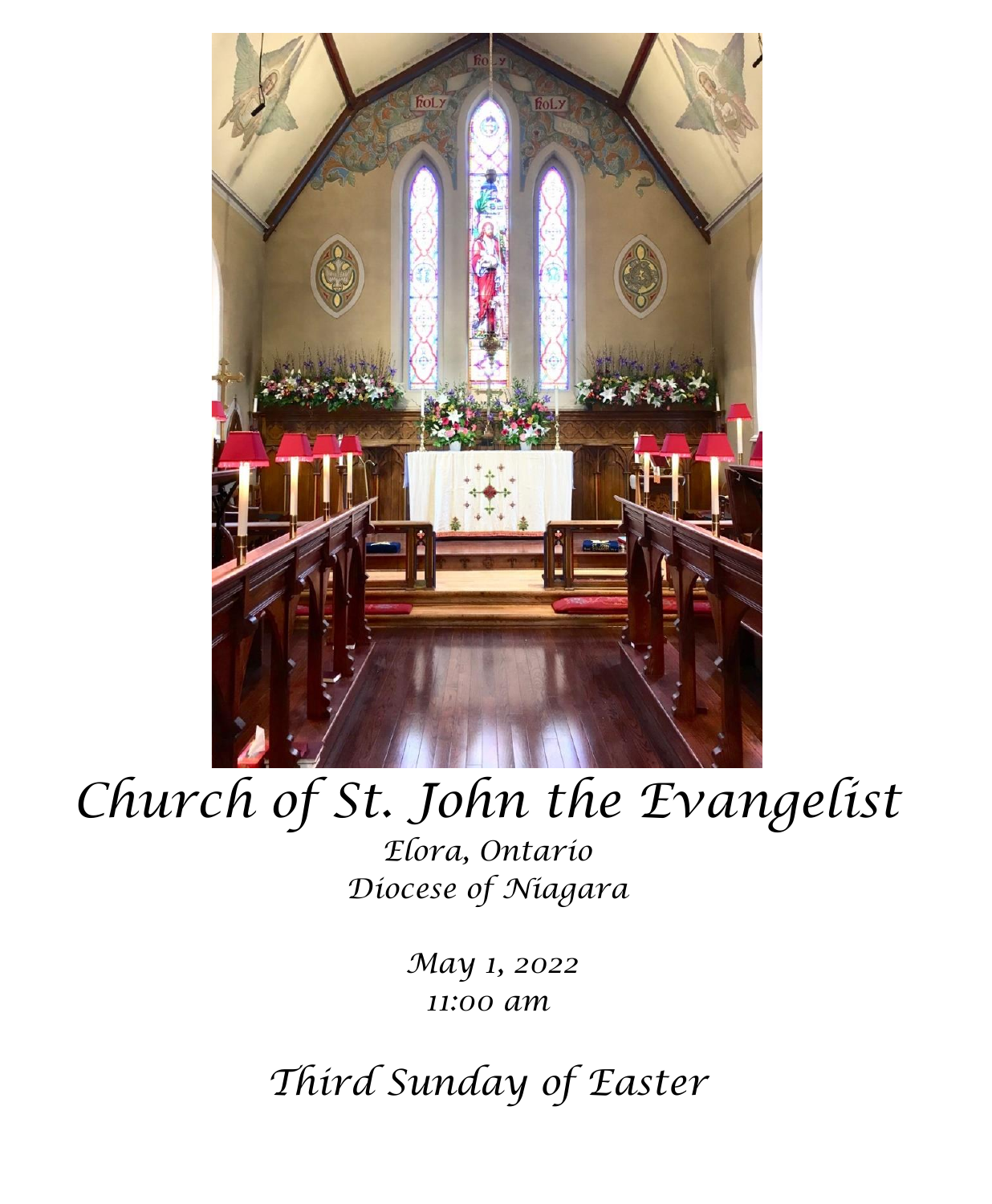# **Third Sunday of Easter May 1, 2022**

## **11:00 am Choral Eucharist (BCP)**

*This service is live-streamed from St. John's. Welcome to an in-person service at St. John's. Please keep your physical distance where possible. Wear a good fitting face mask. Use the hand sanitizer provided.*

------------------------------------------------------------

 *St. John's church sits on the traditional unceded territories of the Attawandaron, Mississauga, and Haudenosaunee First Nations. These lands are covered by the Between the Lakes Treaty and the Haldemand land grant. These lands are also part of The Dish With One Spoon Treaty, all subsequent newcomers have been invited into this treaty in the spirit of peace, friendship and respect. Today this land is home to many diverse Inuit, Metis and First Nations peoples.* 

#### **Mass Setting Missa Resurrectionis** Mass **Gerre Hancock** Gerre Hancock

#### **Hymn 508 I Heard the Voice of Jesus Say** (vv 1,2,3)

*I heard the voice of Jesus say, "Come unto me and rest; lay down, thou weary one, lay down thy head upon my breast." I came to Jesus as I was, so weary, worn, and sad; I found in him a resting place, and he has made me glad.*

*I heard the voice of Jesus say, "Behold, I freely give the living water; thirsty one, stop down and drink and live." I came to Jesus and I drank of that life giving stream; my thirst was quenched, my soul revived, and now I live in him.*

*I heard the voice of Jesus say, "I am this dark world's light; look unto me, thy morn shall rise, and all thy day be bright." I looked to Jesus and I found in him my star, my sun; and in that light of life I'll walk till travelling days are done.*

#### **THE COLLECT FOR PURITY**

*Celebrant:* ALMIGHTY God, unto whom all hearts be open, all desires known, and from whom no secrets are hid: Cleanse the thoughts of our hearts by the inspiration of thy Holy Spirit, that we may perfectly love thee, and worthily magnify thy holy Name; through Christ our Lord. **Amen.**

*(congregation may be seated or kneel)*

#### **SUMMARY OF THE LAW**

*Celebrant:* OUR Lord Jesus Christ said: Hear O Israel, The Lord our God is one Lord; and thou shalt love the Lord thy God with all thy heart, and with all thy soul, and with all thy mind, and with all thy strength. This is the first and great commandment. And the second is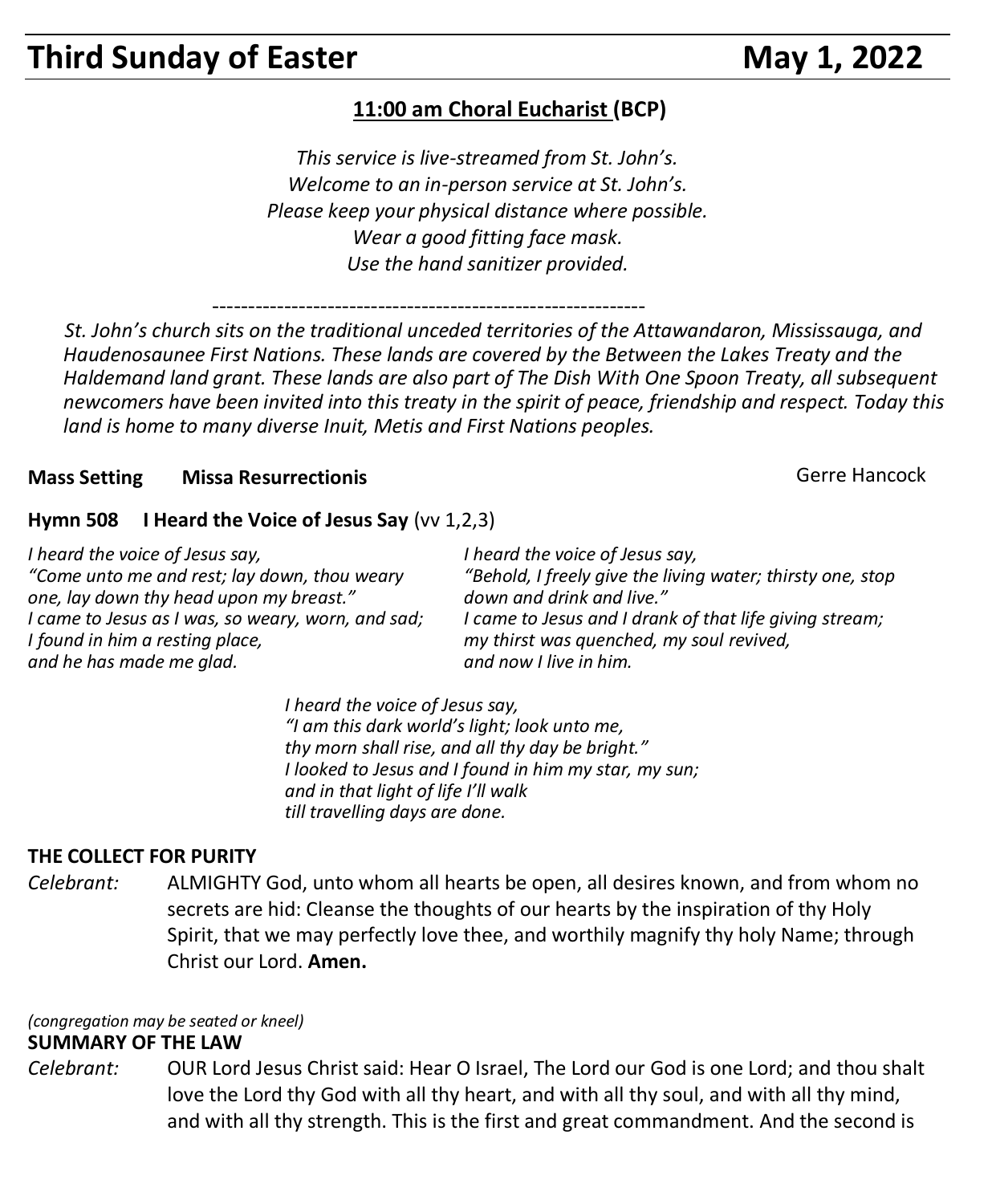like unto it:

Thou shalt love thy neighbour as thyself. On these two commandments hang all the Law and the Prophets.

*People:* **Lord, have mercy upon us, and write both these thy laws in our hearts, we beseech thee.**

**Kyrie** (choir)

Lord, have mercy upon us. Christ, have mercy upon us. Lord, have mercy upon us.

*(congregation please stand)*

Glory be to God on high, and in earth peace, good will towards all. We praise thee, we bless thee, we worship thee, we glorify thee, we give thanks to thee for thy great glory, O Lord God, heavenly King, God the Father Almighty.

O Lord, the only-begotten Son, Jesu Christ; O Lord God, Lamb of God, Son of the Father, that takest away the sin of the world, have mercy upon us. Thou that takest away the sin of the world, receive our prayer. Thou that sittest at the right hand of God the Father, have mercy upon us. For thou only art holy; thou only art the Lord; thou only, O Christ, with the Holy Ghost, art most high in the glory of God the Father. **Amen.**

# **COLLECT**

*Celebrant:* Almighty God, who hast given thine only Son to be unto us both a sacrifice for sin, and also an example of godly life: Give us grace that we may always most thankfully receive that his inestimable benefit, and also daily endeavour ourselves to follow the blessed steps of his most holy life; through the same Jesus Christ our Lord.

*People:* **Amen.**

# **Reading Acts 9.1-20**

Meanwhile Saul, still breathing threats and murder against the disciples of the Lord, went to the high priest and asked him for letters to the synagogues at Damascus, so that if he found any who belonged to the Way, men or women, he might bring them bound to Jerusalem. Now as he was going along and approaching Damascus, suddenly a light from heaven flashed around him. He fell to the ground and heard a voice saying to him, "Saul, Saul, why do you persecute me?" He asked, "Who are you, Lord?" The reply came, "I am Jesus, whom you are persecuting. But get up and enter the city, and you will be told what you are to do."

The men who were travelling with him stood speechless because they heard the voice but saw no one. Saul got up from the ground, and though his eyes were open, he could see nothing; so they led him by the hand and brought him into Damascus. For three days he was without sight, and neither ate nor drank. Now there was a disciple in Damascus named Ananias. The Lord said to him in a vision, "Ananias." He answered, "Here I am, Lord." The Lord said to him, "Get up and go to the street called Straight, and at the house of Judas look for a man of Tarsus named Saul. At this moment he is praying, and he has seen in a vision a man named Ananias come in and lay his hands on him so that he might

**GLORIA** Merbecke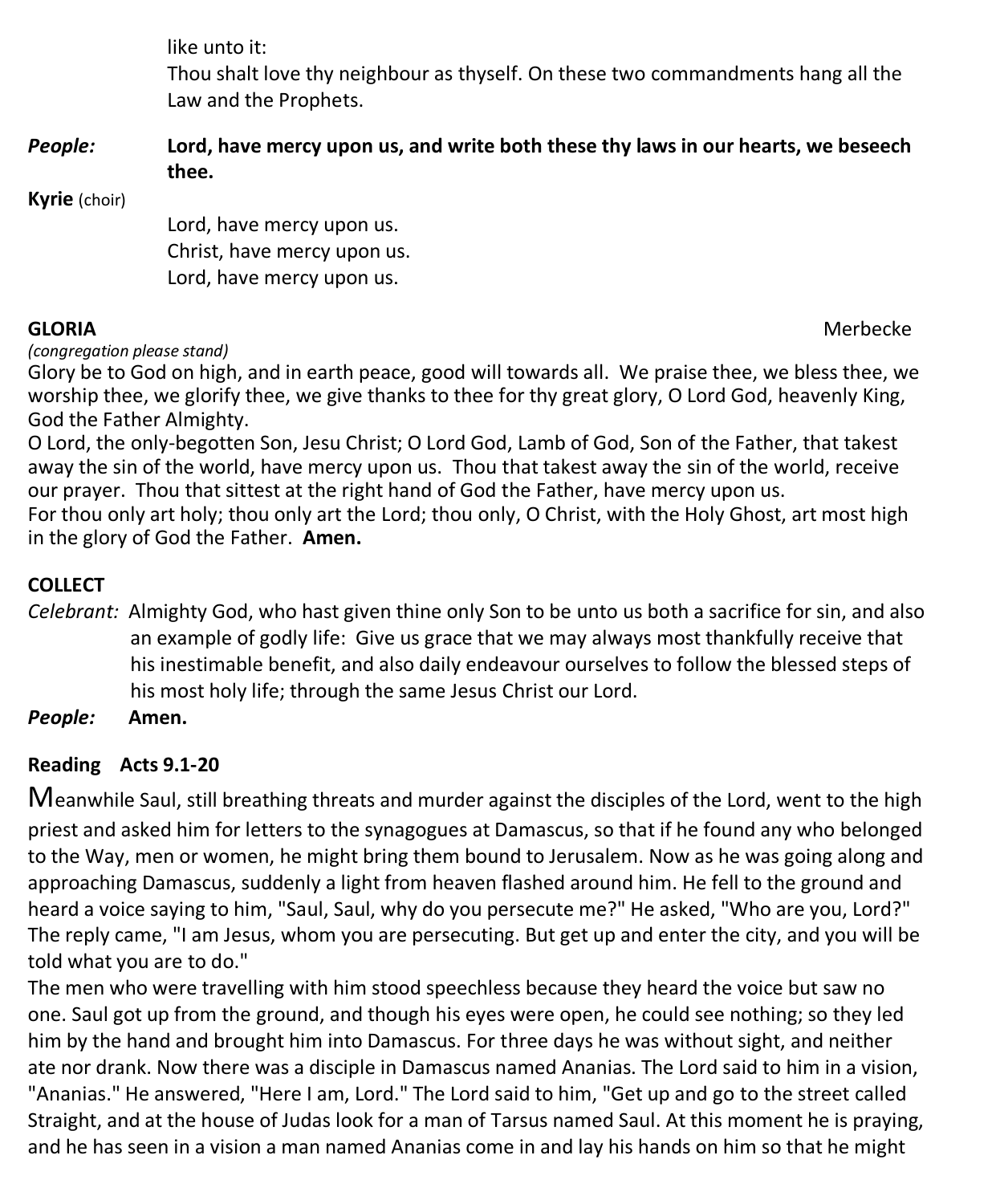regain his sight." But Ananias answered, "Lord, I have heard from many about this man, how much evil he has done to your saints in Jerusalem; and here he has authority from the chief priests to bind all who invoke your name." But the Lord said to him, "Go, for he is an instrument whom I have chosen to bring my name before Gentiles and kings and before the people of Israel; I myself will show him how much he must suffer for the sake of my name." So Ananias went and entered the house. He laid his hands on Saul and said, "Brother Saul, the Lord Jesus, who appeared to you on your way here, has sent me so that you may regain your sight and be filled with the Holy Spirit." And immediately something like scales fell from his eyes, and his sight was restored. Then he got up and was baptized, and after taking some food, he regained his strength. For several days he was with the disciples in Damascus, and immediately he began to proclaim Jesus in the synagogues, saying, "He is the Son of God."

#### **Psalm 30** *(plainchant)*

I will magnify thee, O lord, for thou hast set me up, and not made my foes to triumph over me.

O Lord my God, I cried unto thee, and thou hast healed me.

Thou, Lord, hast brought up my soul from hell: thou hast kept my life from them that go down to the pit.

Sing praises unto the Lord, O ye saints of his; and give thanks unto his holy Name.

For his wrath endureth but the twinkling of an eye, and in his favour is life; heaviness may endure for a night, but joy cometh in the morning.

As for me, in my prosperity I said, "I shall never be moved"; thou, Lord, of thy goodness hadst made my hill so strong.

But thou didst turn thy face from me, and I was troubled.

Then cried I unto thee, O Lord, and gat me to my Lord right humbly:

"What profit is there in my blood, when I go down to the pit?

Shall the dust give thanks unto thee? or shall it declare thy truth?

Hear, O Lord, and have mercy upon me; Lord, be thou my helper."

Thou hast turned my heaviness into joy; thou has put off by sackcloth, and girded me with gladness; Alleluia!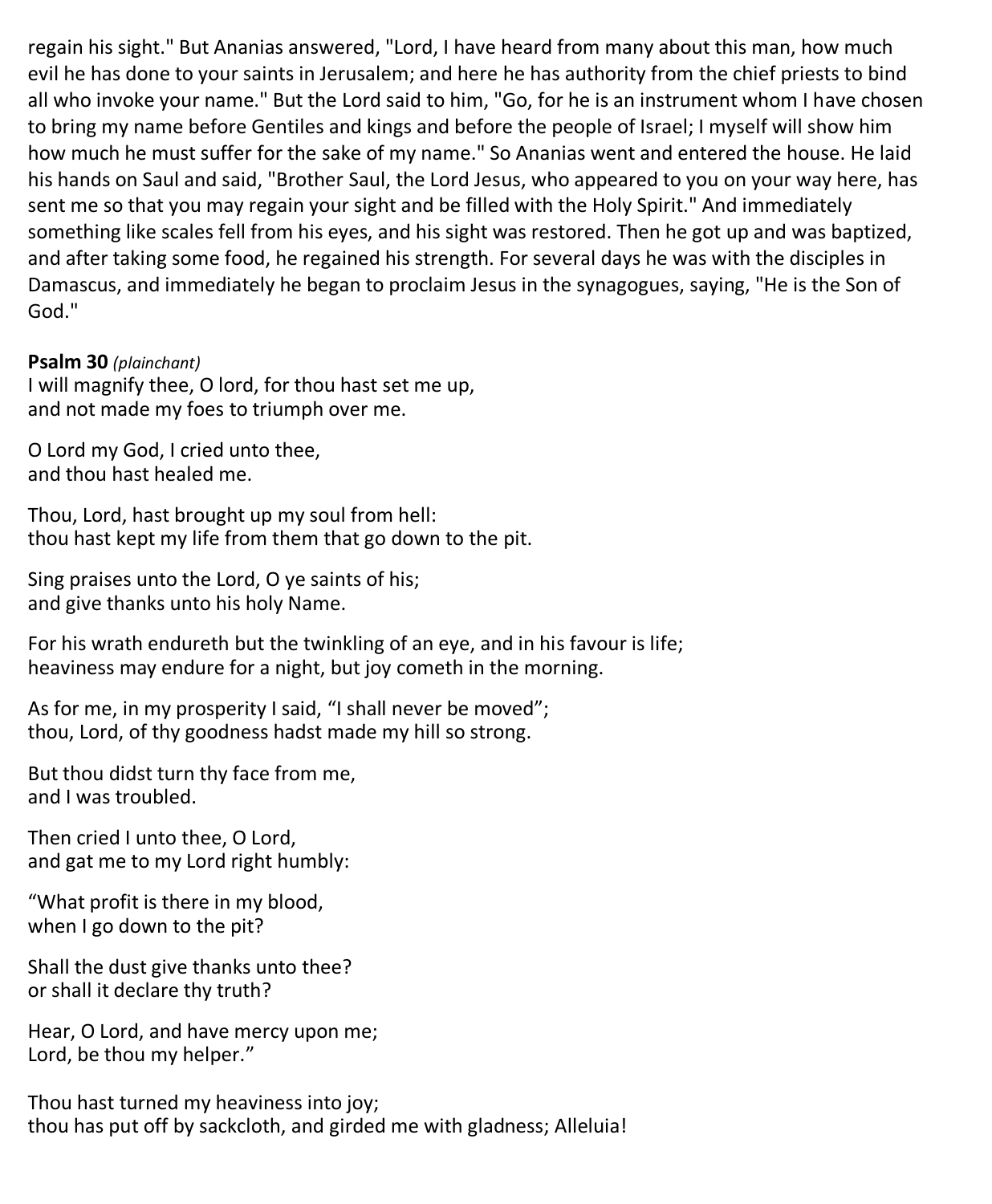That my soul may sing of thy praise without ceasing. O Lord my God, I will give thanks unto thee for ever. Alleluia!

*(please stand)*

#### **GOSPEL**

*Reader:*The Lord be with you.

- *People:* **And with thy spirit.**
- Reader: The Holy Gospel is written in the 21<sup>st</sup> chapter of the gospel according to John beginning at the 1<sup>st</sup> verse.

#### *People:* **Glory be to thee, O Lord.**

After these things Jesus showed himself again to the disciples by the Sea of Tiberias; and he showed himself in this way. Gathered there together were Simon Peter, Thomas called the Twin, Nathanael of Cana in Galilee, the sons of Zebedee, and two others of his disciples. Simon Peter said to them, "I am going fishing." They said to him, "We will go with you." They went out and got into the boat, but that night they caught nothing. Just after daybreak, Jesus stood on the beach; but the disciples did not know that it was Jesus. Jesus said to them, "Children, you have no fish, have you?" They answered him, "No." He said to them, "Cast the net to the right side of the boat, and you will find some." So they cast it, and now they were not able to haul it in because there were so many fish. That disciple whom Jesus loved said to Peter, "It is the Lord!" When Simon Peter heard that it was the Lord, he put on some clothes, for he was naked, and jumped into the sea. But the other disciples came in the boat, dragging the net full of fish, for they were not far from the land, only about a hundred yards off. When they had gone ashore, they saw a charcoal fire there, with fish on it, and bread. Jesus said to them, "Bring some of the fish that you have just caught." So Simon Peter went aboard and hauled the net ashore, full of large fish, a hundred fiftythree of them; and though there were so many, the net was not torn. Jesus said to them, "Come and have breakfast." Now none of the disciples dared to ask him, "Who are you?" because they knew it was the Lord. Jesus came and took the bread and gave it to them, and did the same with the fish. This was now the third time that Jesus appeared to the disciples after he was raised from the dead. When they had finished breakfast, Jesus said to Simon Peter, "Simon son of John, do you love me more than these?" He said to him, "Yes, Lord; you know that I love you." Jesus said to him, "Feed my lambs." A second time he said to him, "Simon son of John, do you love me?" He said to him, "Yes, Lord; you know that I love you." Jesus said to him, "Tend my sheep." He said to him the third time, "Simon son of John, do you love me?" Peter felt hurt because he said to him the third time, "Do you love me?" And he said to him, "Lord, you know everything; you know that I love you." Jesus said to him, "Feed my sheep. Very truly, I tell you, when you were younger, you used to fasten your own belt and to go wherever you wished. But when you grow old, you will stretch out your hands, and someone else will fasten a belt around you and take you where you do not wish to go." (He said this to indicate the kind of death by which he would glorify God.) After this he said to him, "Follow me."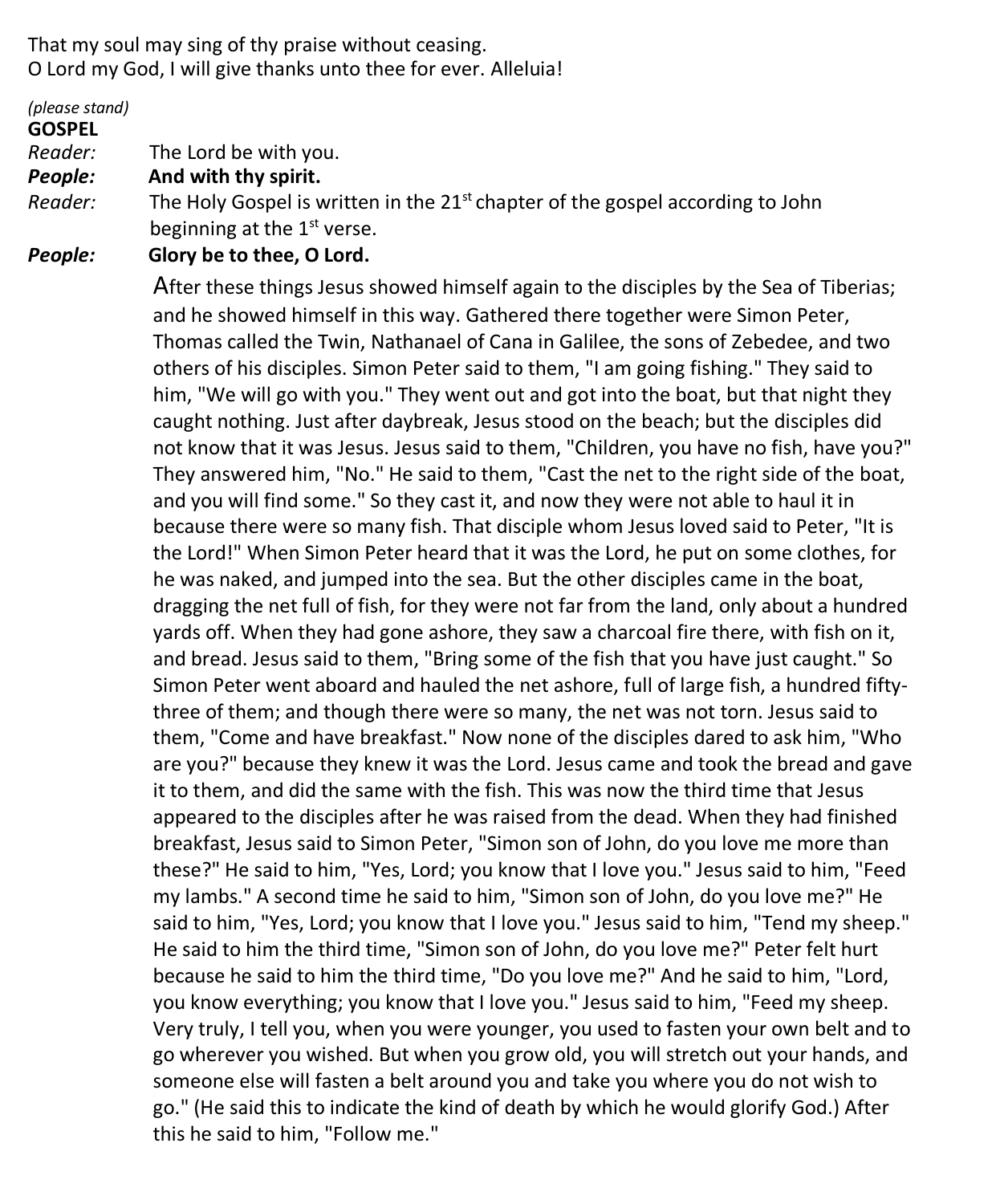The Gospel of Christ.

*People:* **Praise be to thee, O Christ.**

*Celebrant:* I BELIEVE in one God

*People:* **the Father Almighty, Maker of heaven and earth, and of all things visible and invisible:**

> **And in one Lord Jesus Christ, the only begotten Son of God, begotten of the Father before all worlds; God, of God; light, of light; very God, of very God; begotten, not made; being of one substance with the Father; through whom all things were made: who for us and for our salvation came down from heaven, and was incarnate by the Holy Ghost of the Virgin Mary, and was made man, and was crucified also for us under Pontius Pilate. He suffered and was buried, and the third day he rose again according to the Scriptures, and ascended into heaven, and sitteth on the right hand of the Father. And he shall come again with glory to judge both the quick and the dead: whose kingdom shall have no end.**

> **And I believe in the Holy Ghost, the Lord, the Giver of life, who proceedeth from the Father and the Son, who with the Father and the Son together is worshipped and glorified, who spake by the prophets. And I believe one, holy, catholic, and apostolic church. I acknowledge one baptism for the remission of sins. And I look for the resurrection of the dead, and the life of the world to come. Amen.**

#### **Hymn 385 Worship the Lord in the Beauty of Holiness** (vv 1,2,3)

*Worship the Lord in the beauty of holiness; bow down before him, his glory proclaim; gold of obedience and incense of lowliness bring, and adore him: the Lord is his name!* *Low at his feet lay thy burden of carefulness; high on his heart he will bear it for thee, comfort thy sorrows, and answer thy prayerfulness, guiding thy steps as may best for thee be.*

*Fear not to enter his courts in the slenderness of the poor wealth thou canst reckon as thine; truth in its beauty and love in its tenderness, these are the offerings to lay on his shrine.*

**SERMON** Rev'd Judy Steers

**Anthem Tu es Petrus** 

#### **PREPARATION OF THE GIFTS**

During the Anthem the Celebrant prepares the elements for Communion.

*"Worthy is the Lamb that was slain to receive power, and riches, and wisdom, and strength, and honour, and glory, and blessing." (Revelation 5.12)*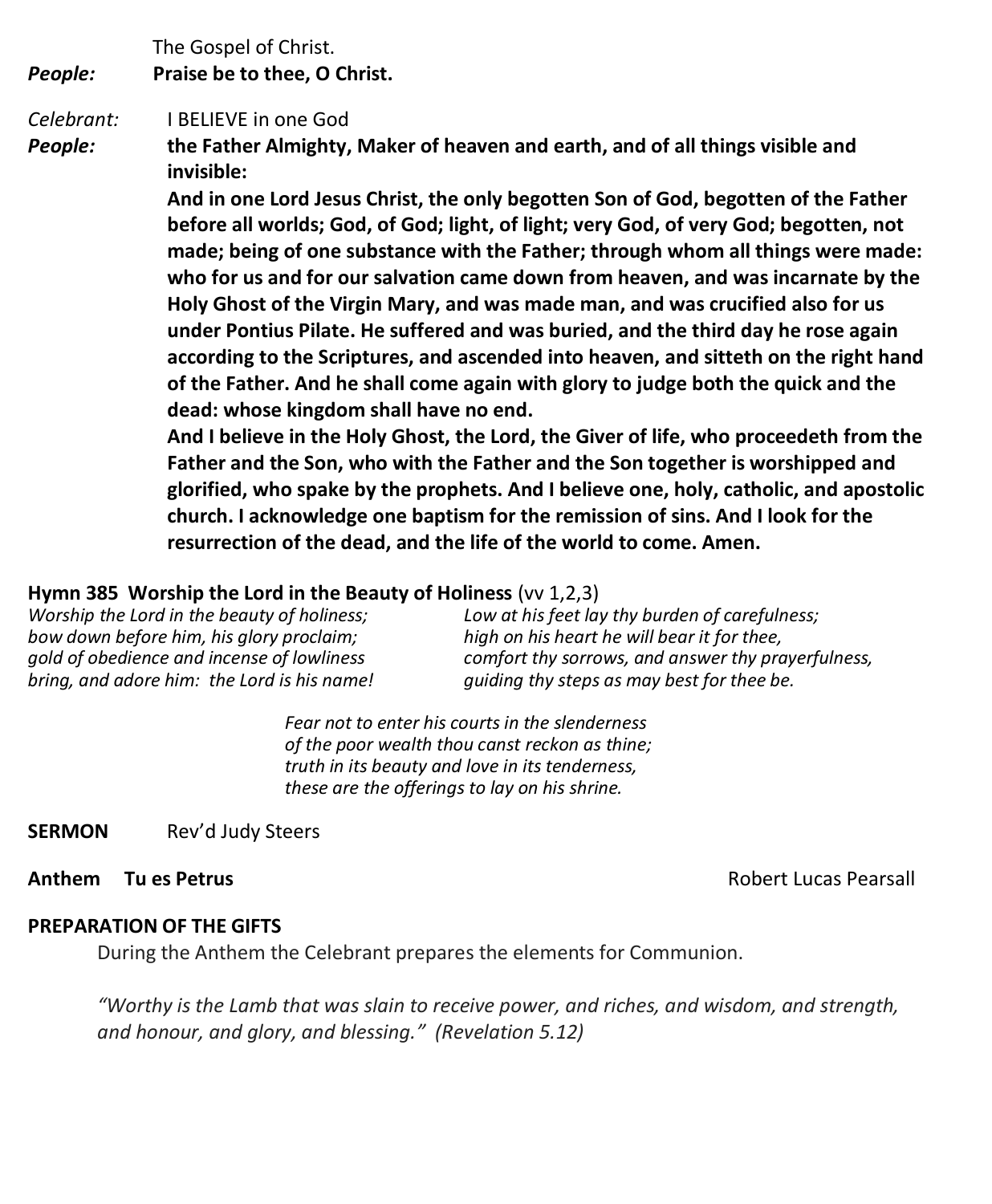#### **PRAYERS**

Almighty and everliving God, who by thy holy Apostle hast taught us to make prayers and supplications, and to give thanks, for all people: We humbly beseech thee most mercifully to accept our alms and oblations, and to receive these our prayers, which we offer unto thy Divine Majesty; beseeching thee to inspire continually the universal Church with the spirit of truth, unity, and concord: And grant that all they that do confess thy holy Name may agree in the truth of thy holy Word, and live in unity and godly love.

We beseech thee also to lead all nations in the way of righteousness; and so to guide and direct their governors and rulers, that thy people may enjoy the blessings of freedom and peace: And grant unto thy servant *ELIZABETH* our Queen, and to all that are put in authority under her, that they may truly and impartially administer justice, to the maintenance of thy true religion and virtue.

Give grace, O heavenly Father, all Bishops, Priests and Deacons, and specially to thy servant Susan, our Bishop, that they may both by their life and doctrine set forth thy true and living Word, and rightly and duly administer thy holy Sacraments: Prosper, we pray thee, all those who proclaim the Gospel of thy kingdom among the nations: And to all thy people give thy heavenly grace, and specially to this congregation here present, that, with meek heart and due reverence they may hear and receive thy holy Word; truly serving thee I holiness and righteousness all the days of their life.

And we most humbly beseech thee of thy goodness, O Lord, to comfort and succour all them, who in this transitory life as in trouble, sorrow, need, sickness, or any other adversity, *especially those for whom our prayers are desired.*

We remember before thee, O Lord, all t hy servants departed this life in thy faith and fear: and we bless thy holy Name for all who in life and death have glorified thee; beseeching thee to give us grace that, rejoicing in their fellowship, we may follow their good examples, and with them be partakers of thy heavenly kingdom.

Grant this, O Father, for Jesus Christ's sake, our only Mediator and Advocate, to whom, with thee and the Holy Ghost, be all honour and glory, world without end. **Amen.**

#### **CONFESSION AND ABSOLUTION**

*Leader:* YE that do truly and earnestly repent you of your sins, and are in love and charity with your neighbours, and intend to lead the new life, following the commandments of God, and walking from henceforth in his holy ways: draw near with faith, and take this holy sacrament to your comfort; and make your humble confession to Almighty God.

*Celebrant:* ALMIGHTY God,

*All:* **Father of our Lord Jesus Christ, maker of all things, judge of all people: we acknowledge and confess our manifold sins and wickedness, which we from time to time most grievously have committed, by thought, word, and deed, against thy**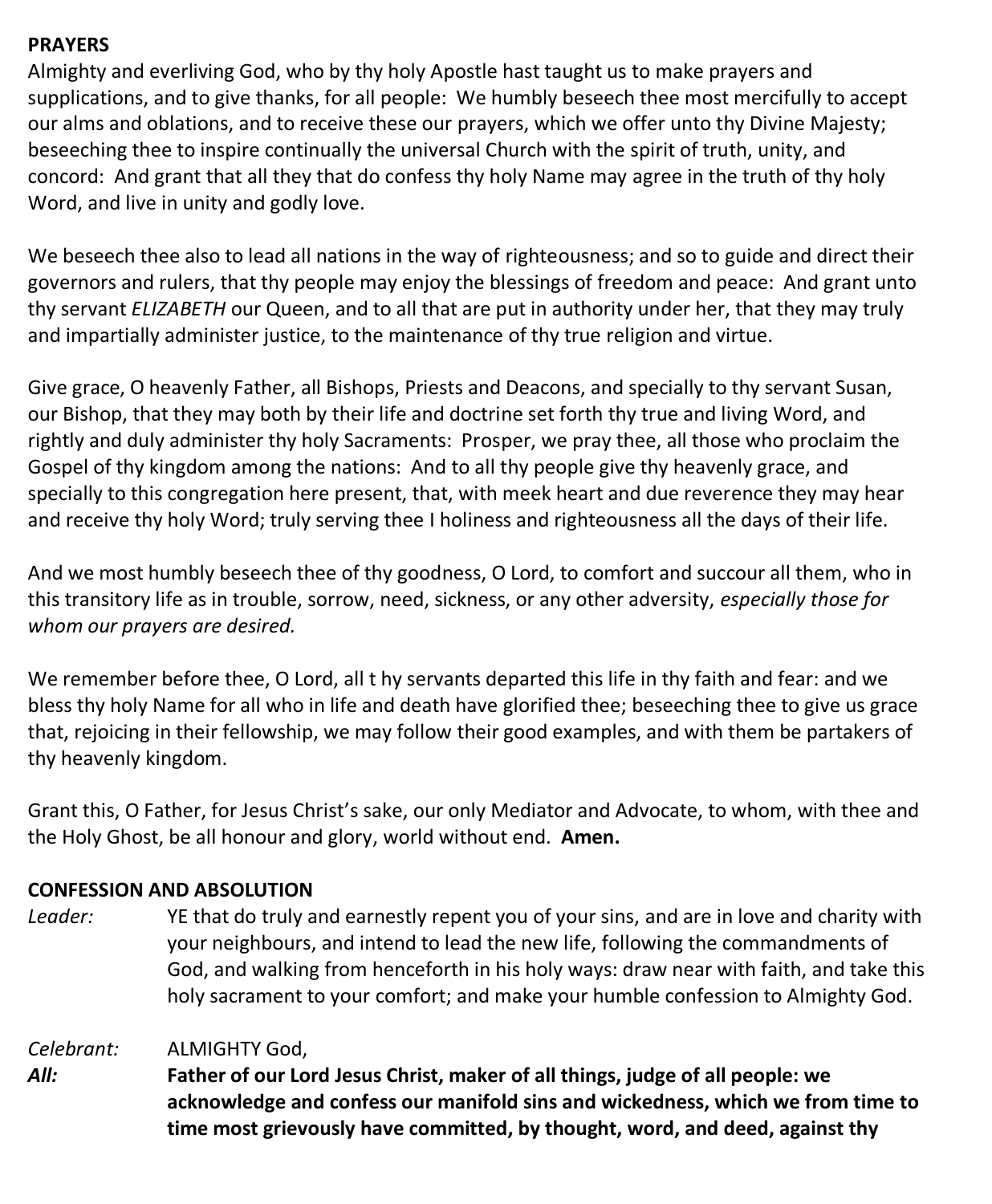**divine majesty. We do earnestly repent, and are heartily sorry for these our misdoings. Have mercy upon us, most merciful Father; for thy Son our Lord Jesus Christ's sake, forgive us all that is past; and grant that we may ever hereafter serve and please thee in newness of life, to the honour and glory of thy Name; through Jesus Christ our Lord. Amen.**

*Celebrant:* ALMIGHTY God, our heavenly Father, who of his great mercy hath promised forgiveness of sins to all them that with hearty repentance and true faith turn unto him: have mercy upon you; pardon and deliver you from all your sins; confirm and strengthen you in all goodness; and bring you to everlasting life; through Jesus Christ our Lord.

*All:* **Amen.**

Leader: Hear what comfortable words our Saviour Christ saith unto all that truly turn to him: Come unto me all that labour and are heavy laden, and I will refresh you. - *Matthew 11:28*

God so loved the world, that he gave his only begotten Son, to the end that all that believe in him should not perish, but have eternal life. - *John 3:16.*

Hear also what Saint Paul saith:

This is a true saying, and worthy of all to be received, that Christ Jesus came into the world to save sinners. - *1 Timothy 1:15.*

Hear also what Saint John saith.

If any one sin, we have an Advocate with the Father, Jesus Christ the righteous; and he is the propitiation for our sins. - *1 St John 2:1, 2*.

### **THANKSGIVING AND CONSECRATION**

*(Choir stand) Celebrant:* The Lord be with you; *Choir:* And with thy spirit. Celebrant: Lift up your hearts; *Choir:* We lift them up unto the Lord. Celebrant*:* Let us give thanks unto our Lord God; *Choir*: It is meet and right so to do. Celebrant*:* It is very meet, right, and our bounden duty that we should at all times and in all places give thanks unto thee, O Lord, Holy Father, Almighty, Everlasting God, Creator and preserver of all things. But chiefly are we bound to praise thee for the glorious Resurrection of thy Son Jesus Christ our Lord: for he is the very Paschal Lamb, which was offered for us, and hath taken away the sin of the world; who by his death hath destroyed death, and by his rising to life again hath restored to us everlasting life. Therefore with Angels and Archangels, and with the whole company of heaven, we laud and magnify thy glorious Name; evermore praising thee and saying: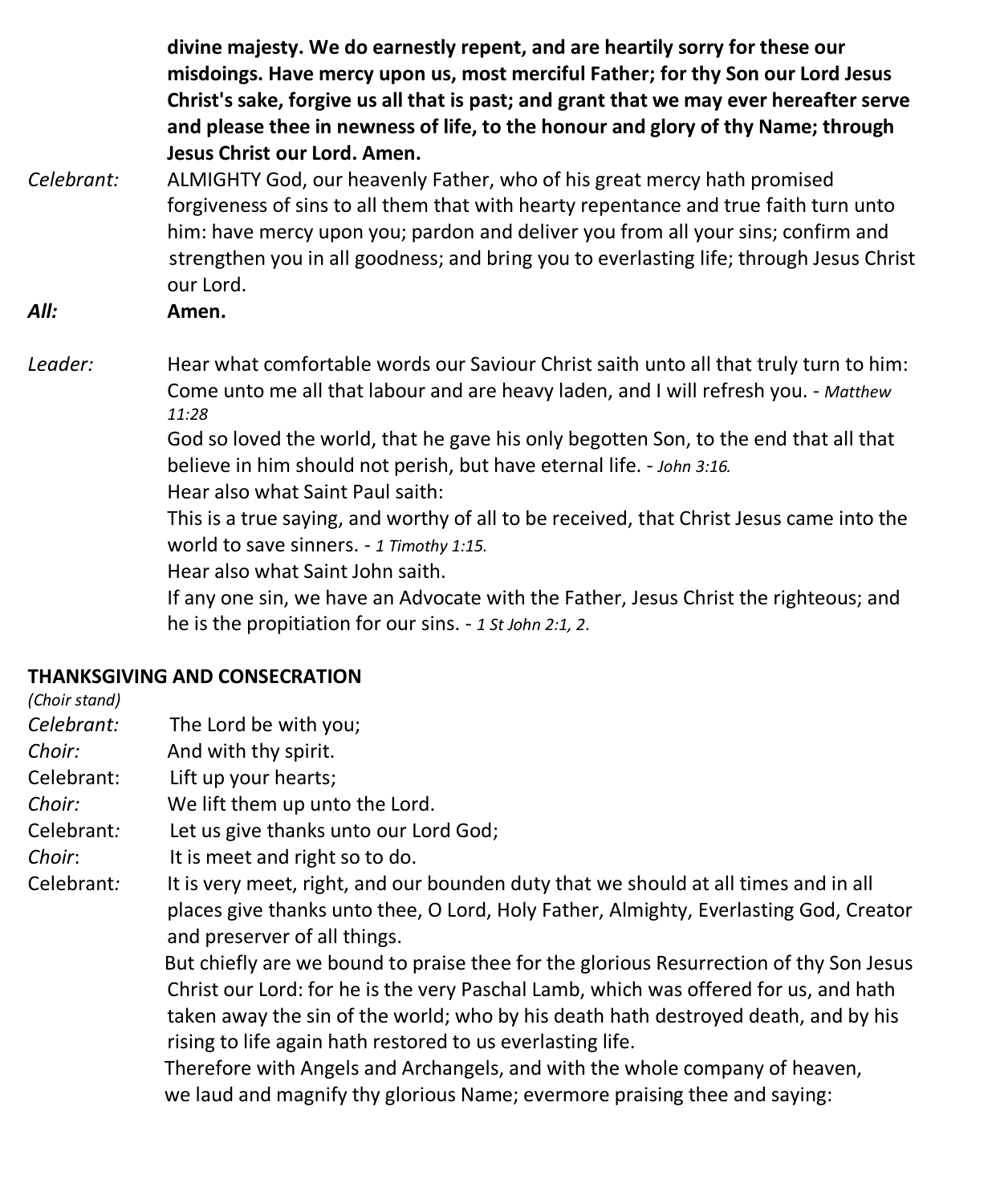*Choir* **Holy, Holy, Holy, Lord God of hosts,**  heaven and earth are full of thy glory. Glory be to thee, O Lord Most High. Blessed is he who cometh in the name of the Lord, Hosanna in the Highest.

#### **PRAYER OF CONSECRATION**

*Celebrant*: BLESSING and glory and thanksgiving be unto thee Almighty God, our heavenly Father, who of thy tender mercy didst give thine only Son Jesus Christ to take our nature upon him, and to suffer death upon the Cross for our redemption; who made there, by his one oblation of himself once offered, a full, perfect, and sufficient sacrifice, oblation, and satisfaction, for the sins of the whole world; and did institute, and in his holy Gospel command us to continue, a perpetual memorial of that his precious death, until his coming again.

> Hear us, O merciful Father, we most humbly beseech thee; and grant that we receiving these thy creatures of bread and wine, according to thy Son our Saviour Jesus Christ's holy institution, in remembrance of his death and passion, may be partakers of his most blessed Body and Blood; who, in the same night that he was betrayed, took Bread; and, when he had given thanks, he brake it; and gave it to his disciples, saying, Take, eat; this is my Body which is given for you: Do this in remembrance of me. Likewise after supper he took the Cup; and, when he had given thanks, he give it to them, saying, Drink ye all, of this; for this is my Blood of the new Covenant, which is shed for you and for many for the remission of sins: Do this, as oft as ye shall drink it, in remembrance of me.

> Wherefore, O Father, Lord of heaven and earth, we thy humble servants, with all thy holy Church, remembering the precious death of thy beloved Son, his mighty resurrection, and glorious ascension, and looking for his coming again in glory, do make before thee, in this sacrament of the holy Bread of eternal life and the Cup of everlasting salvation, the memorial which he hath commanded; And we entirely desire thy fatherly goodness mercifully to accept this our sacrifice of praise and thanksgiving, most humbly beseeching thee to grant, that by the merits and death of thy Son Jesus Christ, and through faith in his blood, we and all thy whole Church may obtain remission of our sins, and all other benefits of his passion; And we pray that by the power of thy Holy Spirit, all we who are partakers of this holy Communion may be fulfilled with thy grace and heavenly benediction; through Jesus Christ our Lord, by whom and with whom, in the unity of the Holy Spirit, all honour and glory be unto thee, O Father Almighty, world without end.

*All:* **Amen.**

*Celebrant:* The peace of the Lord be always with you; *All:* **And with thy Spirit.**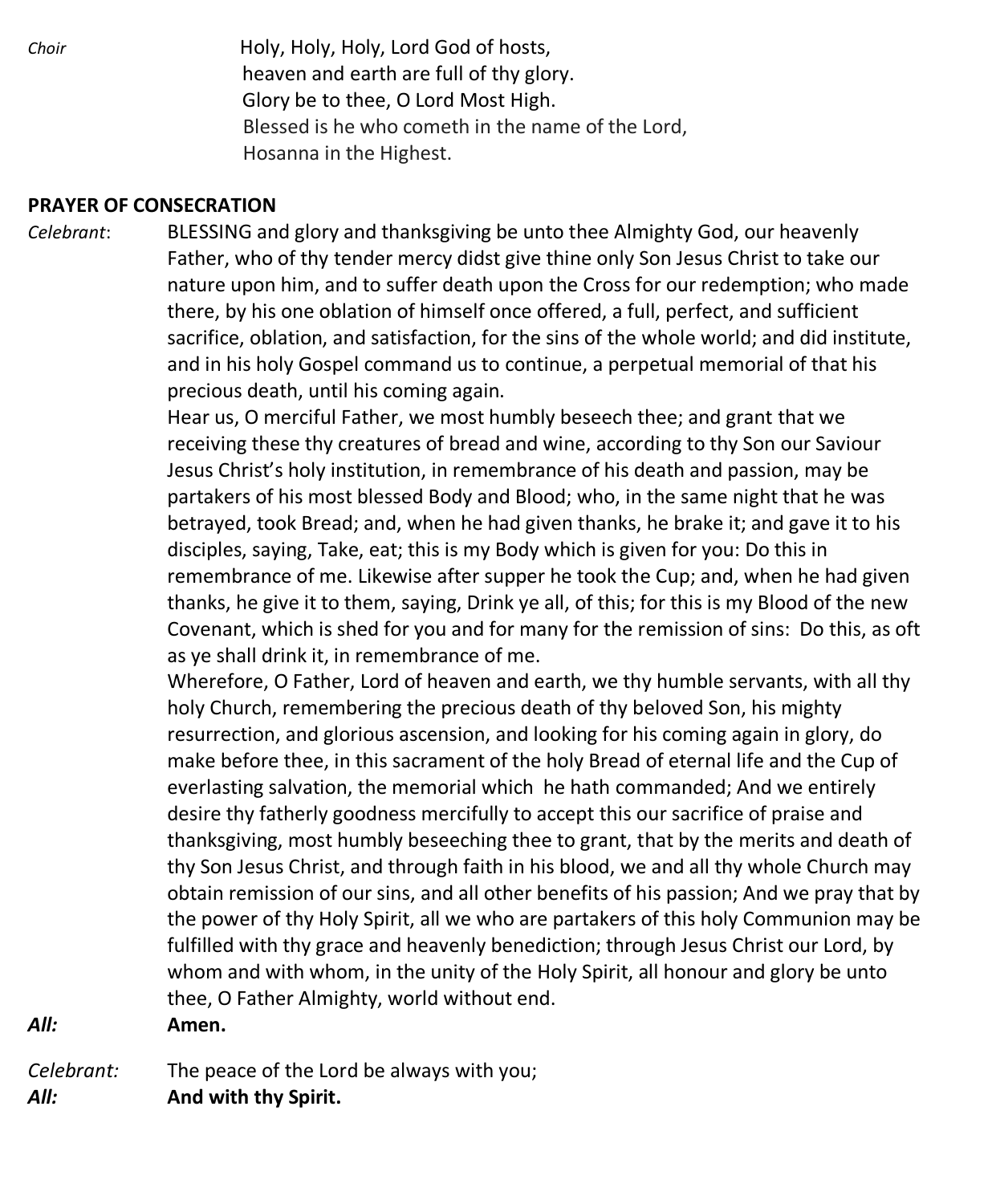- *All:* **We do not presume to come to this thy Table, O merciful Lord, Trusting in our own righteousness, But in thy manifold and great mercies. We are not worthy So much as to gather up the crumbs under thy Table. But thou art the same Lord, Whose property is always to have mercy: Grant us therefore, gracious Lord, So to eat the Flesh of thy dear Son Jesus Christ, And to drink his Blood, That our sinful bodies May be made clean by his Body, And our souls washed through his most precious Blood, And that we may evermore dwell in him, And he in us. Amen.**
- **Choir:** Agnus Dei

#### **Administration of Communion**

You are invited to receive communion in one kind from one of two standing stations: one station at the chancel steps, and one at the cross of the main aisle. Please keep your distance from members of other  *families.*

 *Please keep your face mask on while you hear the words of administration or blessing. If you do not wish to receive the sacrament, you are welcome to come forward for a blessing.*

#### **PRAYERS AFTER COMMUNION**

*Celebrant:* Let us pray. OUR Father

- *All:* **who art in heaven, hallowed be thy name, thy kingdom come, thy will be done, on earth as it is in heaven. Give us this day our daily bread; and forgive us our trespasses, as we forgive them that trespass against us; and lead us not into temptation, but deliver us from evil. For thine is the kingdom, the power, and the glory, for ever and ever. Amen.**
- *Celebrant:* Almighty and everliving God, we most heartily thank thee that thou dost graciously feed us, in these holy mysteries, with the spiritual food of the most precious body and blood of thy Son our Saviour Jesus Christ; assuring us thereby of thy favour and goodness towards us; and that we are living members of his mystical body, which is the blessed company of all faithful people; and are also heirs through hope of thy everlasting kingdom.
- *All:* **And here we offer and present unto thee, O Lord, ourselves, our souls and bodies, to be a reasonable, holy, and living sacrifice unto thee. And although we are unworthy, yet we beseech thee to accept this our bounden duty and service, not weighing our merits, but pardoning our offences; through Jesus Christ our Lord, to whom, with thee and the Holy Ghost, be all honour and glory, world without end. Amen.**

#### **BLESSING**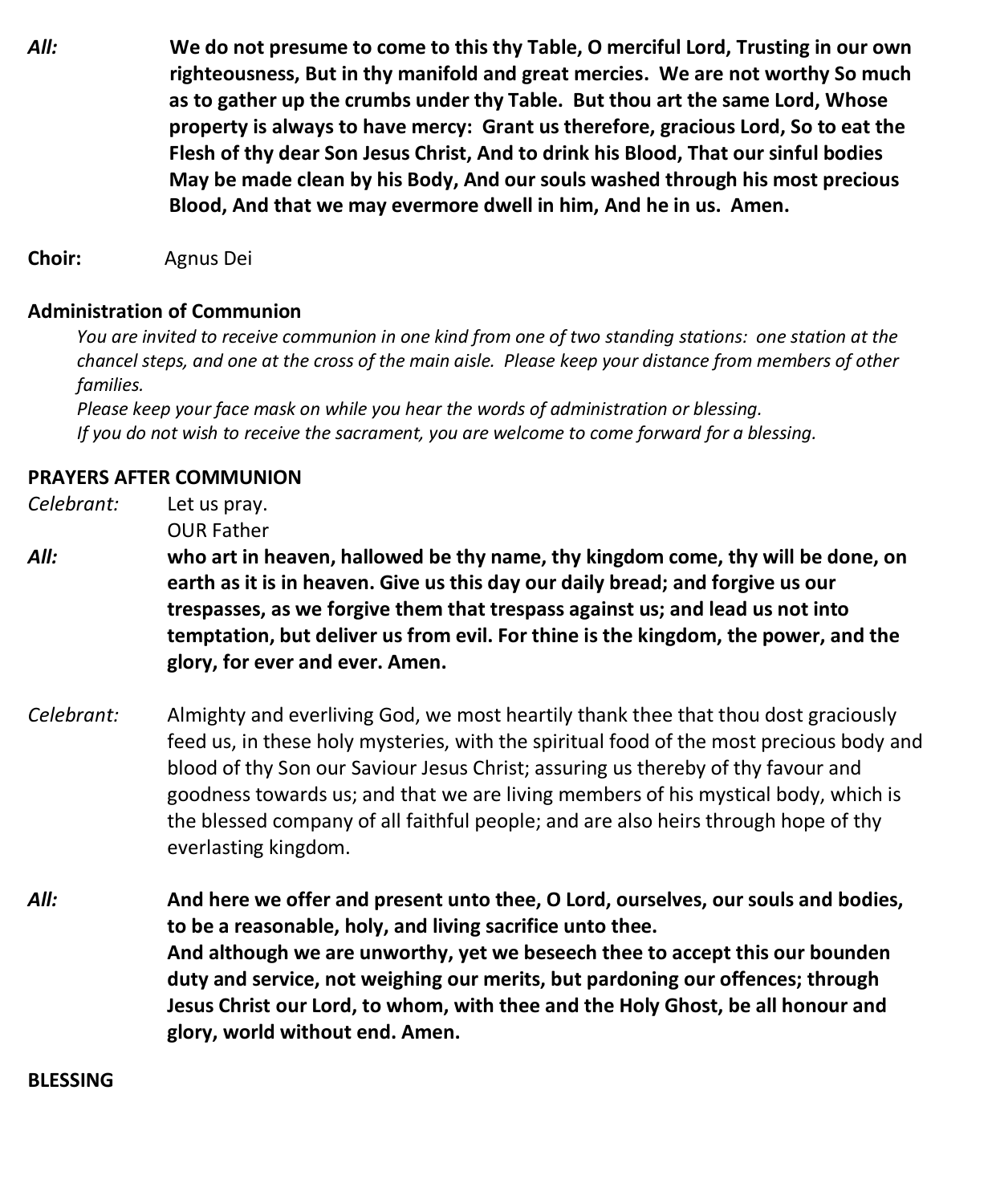#### **Hymn 438 O Jesus, I Have Promised** (vv 1,2,4)

*O Jesus, I have promised to serve thee to the end; be thou forever near me, my Master and my Friend. I shall not fear the battle if thou art by my side, nor wander from the pathway if thou wilt be my guide.*

*O let me feel thee near me: the world is ever near; I see the sights that dazzle, the tempting sounds I hear; my foes are ever near me, around me and within; but, Jesus, draw thou nearer and shield my soul from sin.*

*O let me see thy footmarks and in them plant mine own: my hope to follow duly is in thy strength alone. O guide me, call me, draw me, uphold me to the end; and then heaven receive me, my Saviour and my Friend.*

#### **POSTLUDE** Allegro Maestoso from Sonata 2 Felix Mendelssohn

| Greeters       | Patricia Reimer and David Campbell                                      |
|----------------|-------------------------------------------------------------------------|
| Readers        | Peter Barr, Thomas Littlewood                                           |
| <b>Singers</b> | Lesley Bouza, Audrey Coates, Rebecca McKay, Janelle Santi, Kate Wright, |
|                | Autumn Debassige, Sarah Pearson, Christina Stelmacovich, Lanny          |
|                | Fleming, Marcus Kramer, Quade Nielsen, Jeffrey Smith, Michael           |
|                | Cressman, Alan MacDonald, Luke MacLean, Matt Oxley                      |
| Altar Guild    | Wendy Donohue, Pam Gradwell                                             |
| Flower Guild   | Nancy Knudstrup                                                         |
| Technician     | Gerry Hill                                                              |

Flowers are to the glory of God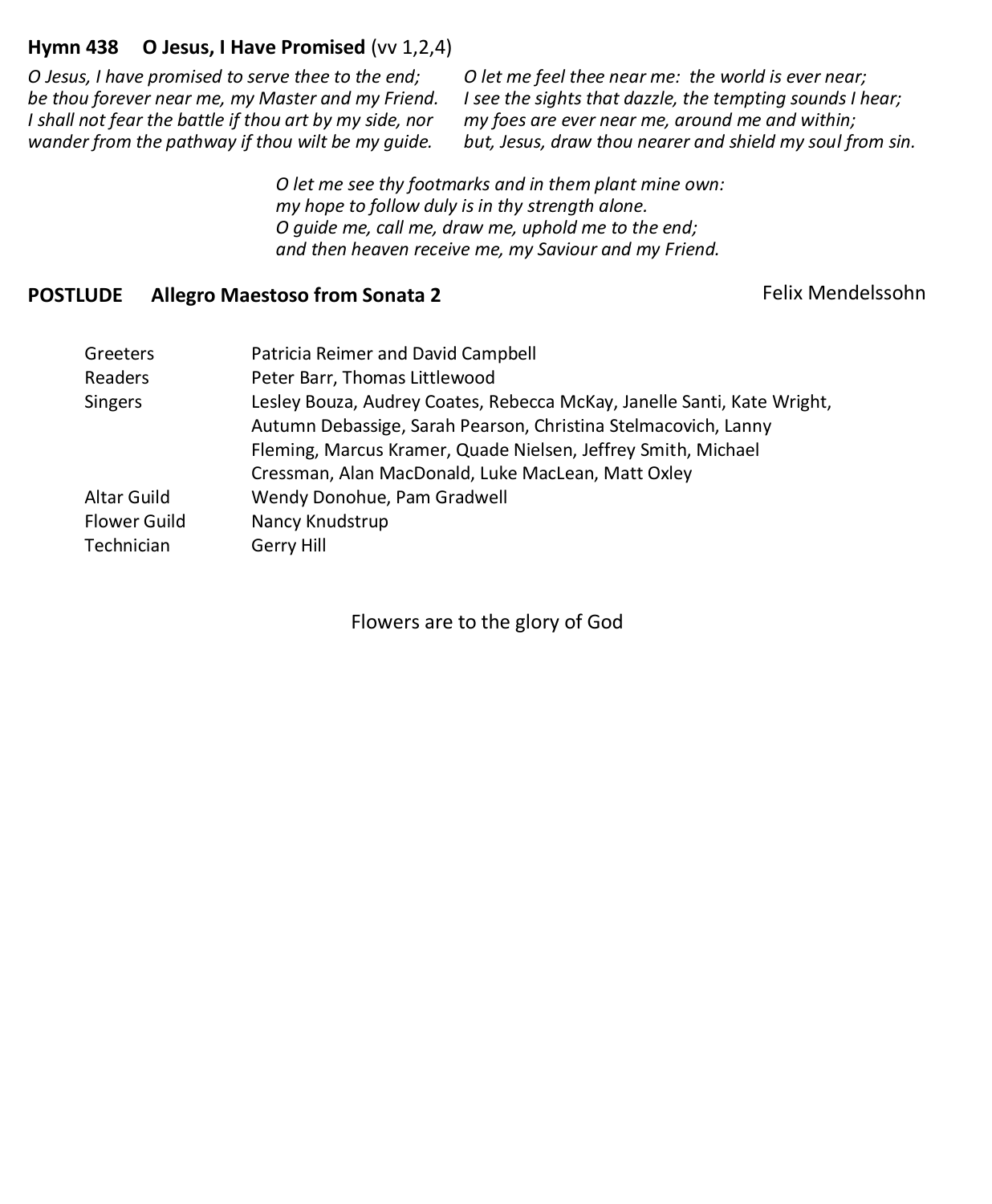# **St. John's Four Areas of Ministry**

*Proclaim the Love of Christ - Engage and Involve - Musical Outreach - Open Doors*

| Rector:                   | The  |
|---------------------------|------|
| Curate:                   | The  |
| Director of Music:        | Dr.  |
| Organist:                 | Juri |
| Sexton and Caretaker: Gar |      |

Rev'd Canon Paul J. Walker [rector.stjohnselora@gmail.com](mailto:rector.stjohnselora@gmail.com) e Rev'd Judy Steers [curate.stjohnselora@gmail.com](mailto:curate.stjohnselora@gmail.com) Patrick Murray music.stjohnselora@gmail.com gen Petrenko

rry Cantlon [sexton.stjohnselora@gmail.com](mailto:sexton.stjohnselora@gmail.com)

Church of St. John the Evangelist 36 Henderson Street Elora, ON N0B 1S0 519-846-5911

Follow St. John's Elora on Facebook, Instagram, and YouTube

\_\_\_\_\_\_\_\_\_\_\_\_\_\_\_\_\_\_\_\_\_\_

[stjohns@sentex.net](mailto:stjohns@sentex.net) [www.stjohnselora.ca](http://www.stjohnselora.ca/)

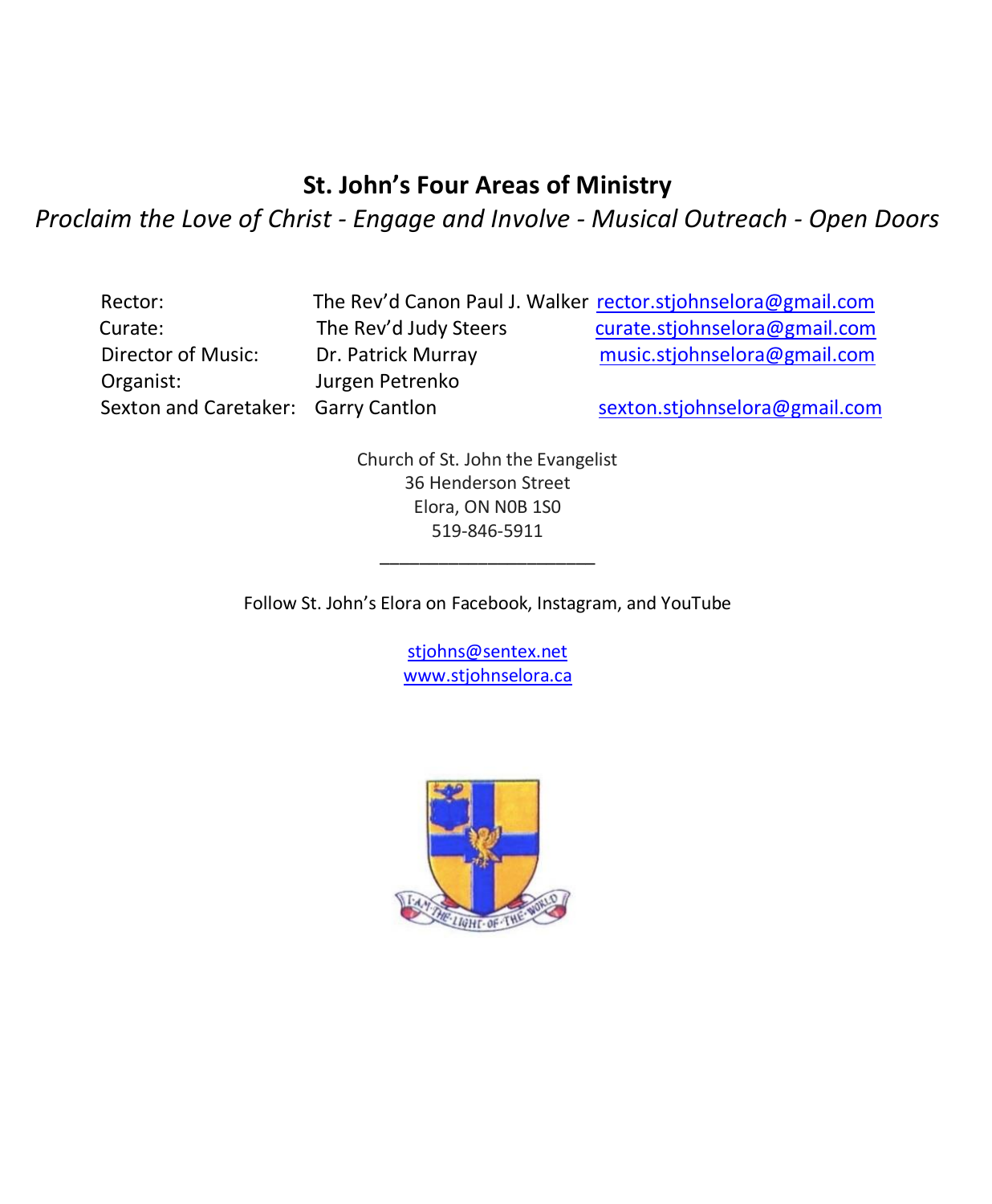# **Announcements for May 1, 2022**

#### **Welcome to St. John's**

Please wear a face mask, keep a physical distance where possible, and use hand sanitizers provided. The back section of pews on the left side is designated for people who wish to keep a physical distance.

#### **This Week at St. John's**

| Tuesday           | 5:30 p.m. Volunteer Choir Rehearsal                              |
|-------------------|------------------------------------------------------------------|
| Wednesday         | 10:00 a.m. Holy Communion                                        |
|                   | 10:30 a.m. Knitters and Quilters                                 |
| Thursday (Eve of  | 9:00 a.m. Morning Prayer on Zoom                                 |
| Feast of St. John | 7:30 p.m. Choral Evensong                                        |
| The Evangelist)   | 8:30 p.m. Parish Choir Rehearsal                                 |
| Sunday            | 8:00 a.m. Holy Communion (BCP)                                   |
|                   | 9:00 a.m. Holy Eucharist (BAS) with Volunteer Choir              |
|                   | 10:00 a.m. Holy Communion (BCP) at Christ Church Chapel, Drayton |
|                   | 11:00 a.m. Choral Mattins (BCP) with Parish Choir                |

#### **Generous Giving**

You are invited to give generously to support the ministry of St. John's.

You can request a box of Offering Envelopes; use monthly Pre-Authorized Giving (P.A.G.); or make a donation by electronic transfer to [treasurer.stjohnselora@gmail.com.](mailto:treasurer.stjohnselora@gmail.com) Offering plates and P.A.G. forms are available at both doors of the church.

For more information on Giving to St. John's contact Steve Hornett at 519-846-5911.

#### **Ukrainian Egg Making Workshop** Sunday May 15, 12:30 to 3:0 p.m.

You have another opportunity to come back or come for the first time to learn how to make Ukrainian Easter eggs. Please register online to let us know you are coming or speak to Rev'd Judy Steers or Christina Stelmacovich for more information. All are welcome.

While there is no registration fee, you are invited to make a donation which will support the PWRDF partners working with Ukrainian refugees and injured civilians.

#### **Knitted Creatures for Ukraine**

A member of the Knitters and Quilters has made children's slippers, dinosaurs, baby outfits, bears and snuggle bugs. A sample of the items are available in the Narthex, and a more full selection is on display in the Parish Centre. All proceeds go to support refugees and injured civilians in Ukraine through PWRDF. Someone will be in the Parish Centre on Sundays between services and on Wednesday mornings. You can pay by cash or by Etransfer.

#### **Organ Concert**

Saturday May 14, 7:00 p.m. at Melville United Church, Fergus. Jurgen Petrenko, Matthias Schmidt, Kevin Lee, Betty Weinten and Colleen Weber will play the Casavant pipe organ. Free-will offering to support Ukraine and The Hub (Fergus Youth Awareness Centre).

#### **Ordination**

We give thanks and pray for Elaine Dightam's daughter, Louise Dightam, who is being ordained a transitional Deacon at St. James' Cathedral in Toronto this afternoon. Louise has accepted an appointment as Assistant Curate at Prince of Peace in Wasaga Beach.